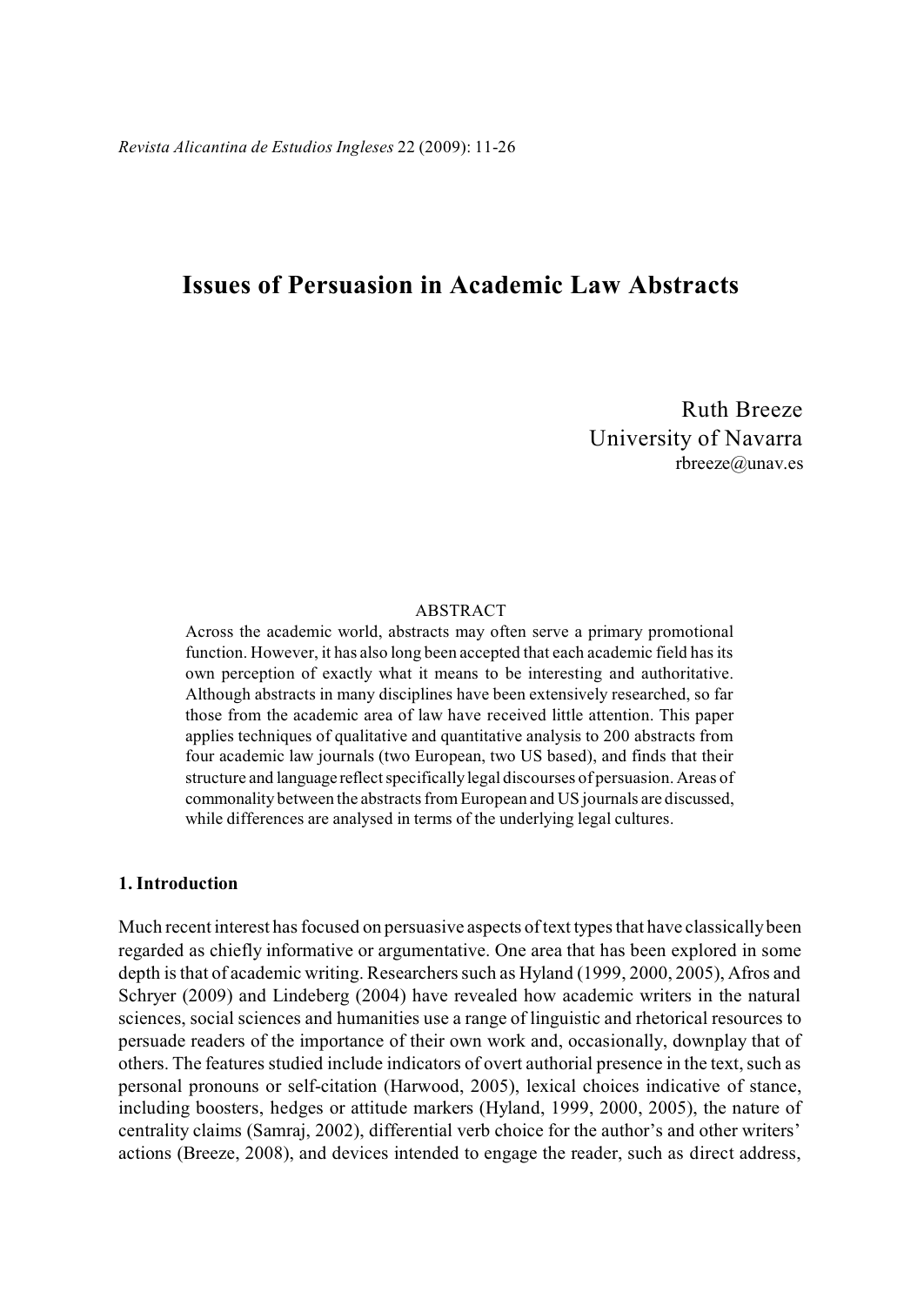appeals to shared knowledge, directives or questions (Hyland, 2005).

Among studies of academic writing, several papers have focused on the language of abstracts in particular (Anderson and Maclean, 1997; Kaplan et al., 1994; Martin, 2003; Swales and Feak, 2004). In the academic world, abstracts may often serve a primary promotional function, that of "selling" the paper in question to a conference or to a journal. In some circumstances, the impact made by the abstract may even determine whether the paper in question is finally written or not. According to Swales and Feak (2003: 39), abstracts across a wide range of academic disciplines need to project "interestingness" and "a convincing and authoritative image" in order to persuade readers of their relevance. However, it has also long been accepted that each academic field has its own perception of exactly what it means to be interesting and authoritative (Berkenkotter and Huckin, 1995). Although abstracts in areas such as biomedicine or applied linguistics have been extensively researched (Santos, 1996; Huckin, 2001; Martín, 2003), so far those from the academic area of law have received little attention. Thus although many specific characteristics of lawyers' use of language have been the object of analysis (Bhatia 1983, 1993, 2004; Trosborg, 1996), the work of academic legal experts has not been subjected to in-depth scrutiny, and the language of abstracts in this field has not been thoroughly researched. The present study aims to offer some insights into law abstracts, and show how their persuasive features relate to, and contrast with, those found in other disciplines.

All research into persuasive language is faced at the outset with the complexity of defining exactly what falls into this category and what should be excluded. In some sense, even though the abstract is often superficially regarded as informative, a "neutral summary" of a text which "adds no new information, simply summarises" (Purdue Online Writing Lab), in reality its function is, at the very least, to draw attention to the importance of the paper, and perhaps also to ensure that it is accepted for a conference or a journal. Against this background, it might be claimed that the entire abstract has a persuasive function: not only particular aspects such as lexical choice or pronoun use, but also the text structure which foregrounds the main points of the paper, the strength and clarity of the claims made, and so on. However, to say that the text is entirely persuasive is also unhelpful, since such an assertion implies that without persuasion there would be no text, which is manifestly not the case. Although there is a sense in which the entire structure of the academic paper is a rhetorical construct that inserts inchoate, ongoing research activities into a positivist framework of reason (Knorr-Cetina, 1981), there is still a palpable difference between pure information (numbers, tables, the retelling of facts) and the organising, evaluating, relationship-building networks of language that are spun around this information. Under a robust definition of persuasion, then, all the elements which are not strictly necessary for the purposes of summarising the main information may at least be scrutinised for possible persuasive overtones.

Taking the opposite tack, viewing the situation entirely from the perspective of an interest in persuasive language *per se*, abstracts differ substantially from many other types of argumentative and promotional text, in that they are tightly bound by rigid disciplinary conventions and constrained by the actual contents of the paper that they summarise. In terms of persuasion, the abstract thus embodies a special type of compromise between the ostensible purpose to inform, and the inherent intention to draw positive attention to one's work. This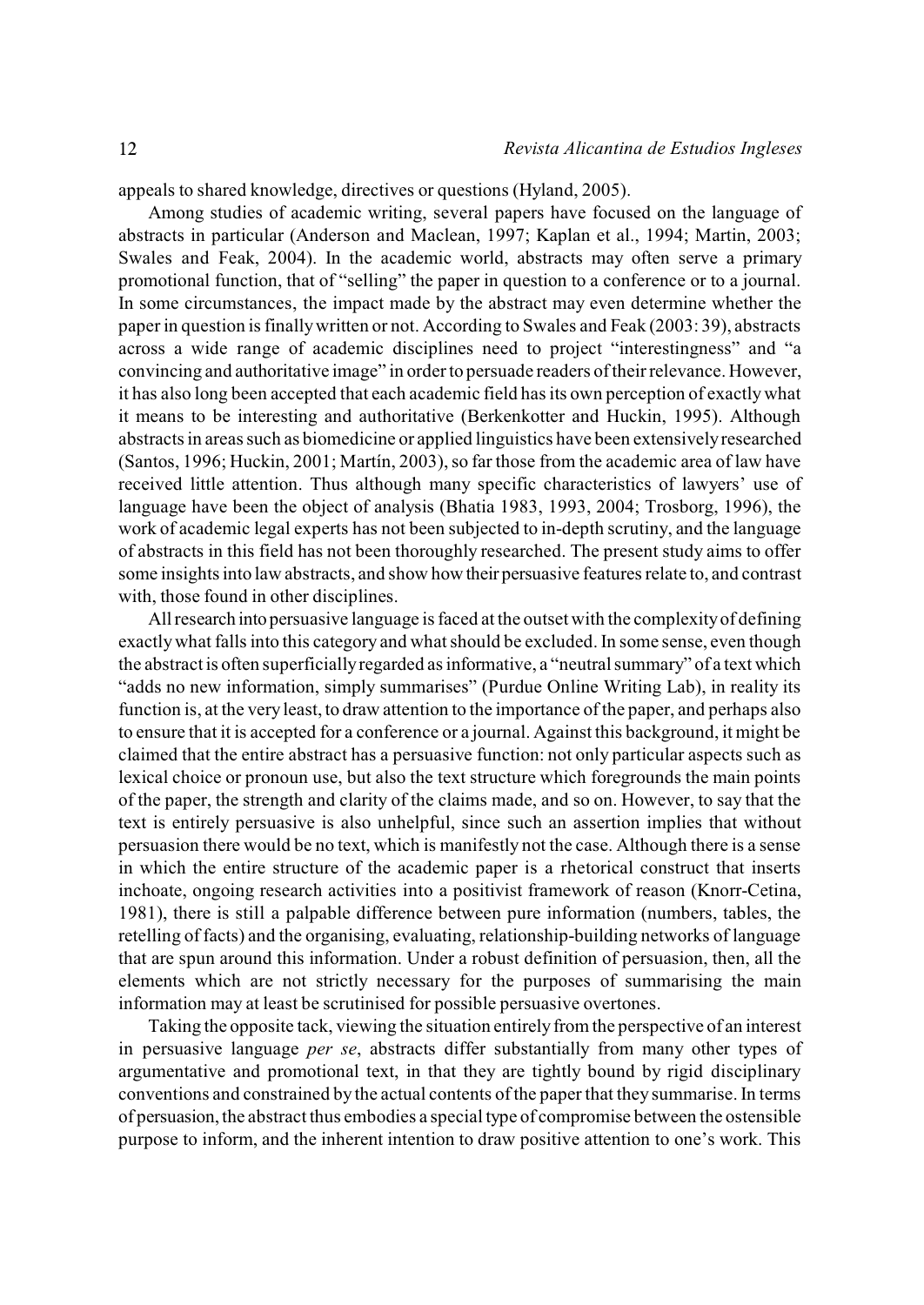paper will therefore take an inclusive view of what might constitute persuasive language in the case of academic law abstracts, starting from basic textual organization, and moving down to sentence-level features, which will be analysed by section. The issue of authorial presence and agency, which is present transversally throughout the moves, will be handled separately.

# **2. Sample**

The sample of texts on which the present study is based consists of 50 abstracts from the 2006- 2008 issues of each of four journals concerned with the academic study of Law. Two of the journals (*American Law and Economics Review*, henceforth ALER, published by Oxford University Press, and *Journal of Legal Studies*, JLS, published by the University of Chicago) focus mainly on the USA, and have a majority of US-based authors, while the other two (*European Business Law Review,* EBLR, published by Wolters Kluwer, and *Journal of Corporate Law Studies*, JCLS, published by Hart Publishing) centre principally on European issues, with mainly European-based authors, even though all four journals also include articles from and about other areas of the world. Regarding length, the instructions for authors published on the webpages of JLS and JCLS indicate that authors should submit 150-word abstracts with their contributions, while in the case of ALER the required length is 100 words. The guidelines for authors published by EBLR include no reference to an abstract, but the journal includes abstracts of 90-100 words for each article. In the case of EBLR, the abstracts may not have been written by the authors, but could have been added by the publisher at some stage prior to publication. This factor is taken into account in the course of the analysis.

# **3. Macrostructure**

The first stage of analysis was to examine the macrostructure of each of the abstracts in the sample, using a framework developed from Swales's description of possible rhetorical moves (Swales, 1990; Swales and Feak, 2003; Samraj, 2005). The term "issue" is used, instead of the more conventional "purpose", because a problem or question that constituted the legal issue at stake figured in all the abstracts. This was then generally followed by an extremely brief statement which encapsulated both purpose and method. The other frequent moves were findings and discussion offindings. The example cited below contains all the moves, and can be regarded as typical of many of the abstracts in three of the journals (ALER, JLS, JCLS).

The holdout problem is commonly cited asthe justification foreminent domain, but the nature of the problem is not well understood. This article models the holdout problem in a bargaining framework, where a developer seeks to acquire several parcels of land for a large-scale development. We show that in the absence of eminentdomain, holdouts are a significant threat, resulting in costlydelay. However, if the developer has the power to use eminentdomain to acquire the land from holdouts, all sellers will bargain, thus avoiding delay. An offsetting cost is that owners may negotiateprices below their true value, possibly resulting in excessivetransfer of land to the developer. (ALER)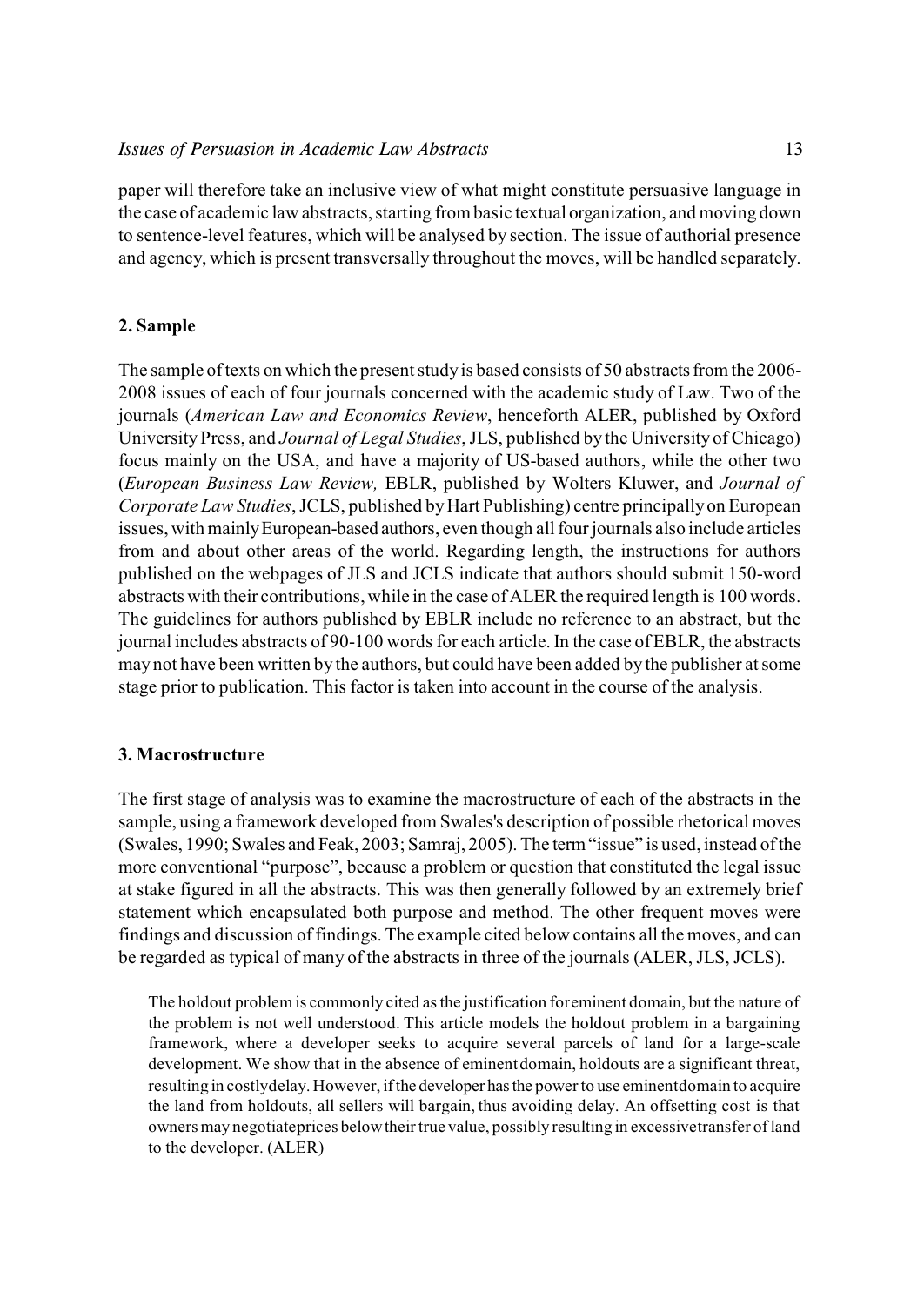However, in EBLR, the typical macrostructure consisted of fewer moves, as in the following example:

The article analyzes whether the World Trade Organisation (WTO) is legally capable of enforcing human rights in China through trade sanctions. It states that WTO does not have enough mechanisms to enforce human rights but it is up to the individual members to invoke it. According to the author, the problems on human rights is not solely the responsibility of WTO but also of international human rights laws and bodies like the International Labour Organisation (ILO). (EBLR)

An overview of the moves that were present in these sets of abstracts is displayed in Table 1.

| Journal     | Introduction | <i>ssue</i> | Method | Findings | Discussion |
|-------------|--------------|-------------|--------|----------|------------|
| <b>ALER</b> | 26/50        | 50/50       | 38/50  | 48/50    | 39/50      |
| <b>JLS</b>  | 27/50        | 50/50       | 37/50  | 44/50    | 35/50      |
| <b>EBLR</b> | 0/50         | 50/50       | 49/50  | 44/50    | 35/50      |
| <b>JCLS</b> | 26/50        | 50/50       | 45/50  | 36/50    | 45/50      |

**Table 1.** Moves present in abstracts.

As can be seen from Table 1, the introduction is the move which is least likely to occur in the present sample, being present in around half of the abstracts in ALER, JLS and JCLS, and completely absent from EBLR. The issue statement is evidently an obligatory move, which is explained by the fact that it encapsulates the research question that has prompted the article to be written. The method is usually mentioned cursorily, often in statements beginning "we analysed" or "this paper examines". Findings occupy a large proportion of the text in some cases, and are reported summarily in others. Most abstracts also included comments on the findings, which amounted to brief discussions.

The macrostructure of the texts thus differed somewhat from abstracts in other areas, reflecting the priorities of legal academic culture, which is doubtless shaped by practices and discourses in other legal domains. The features of the different sections will be discussed in greater depth below. Here, it should simply be noted that the prominence of the issue, which in many cases is foregrounded and acts as the principal "hook" to attract the reader, appears to be peculiar to legal academia, appealing to a discourse community in which the "issue" is the crucial focus of any discussion (Calleros, 2003). The abstract structure is thus configured by disciplinary discourses and values, persuading by ordering and framing the subject matter in a way that is easily recognisable for members of that community of practice.

# **4. Introductory move**

Since the introduction is not universal, it is interesting to enquire as to what its function might be, and investigate the openings used in abstracts without an introduction as such.

In fields where structured abstracts are the norm, and in science generally, abstracts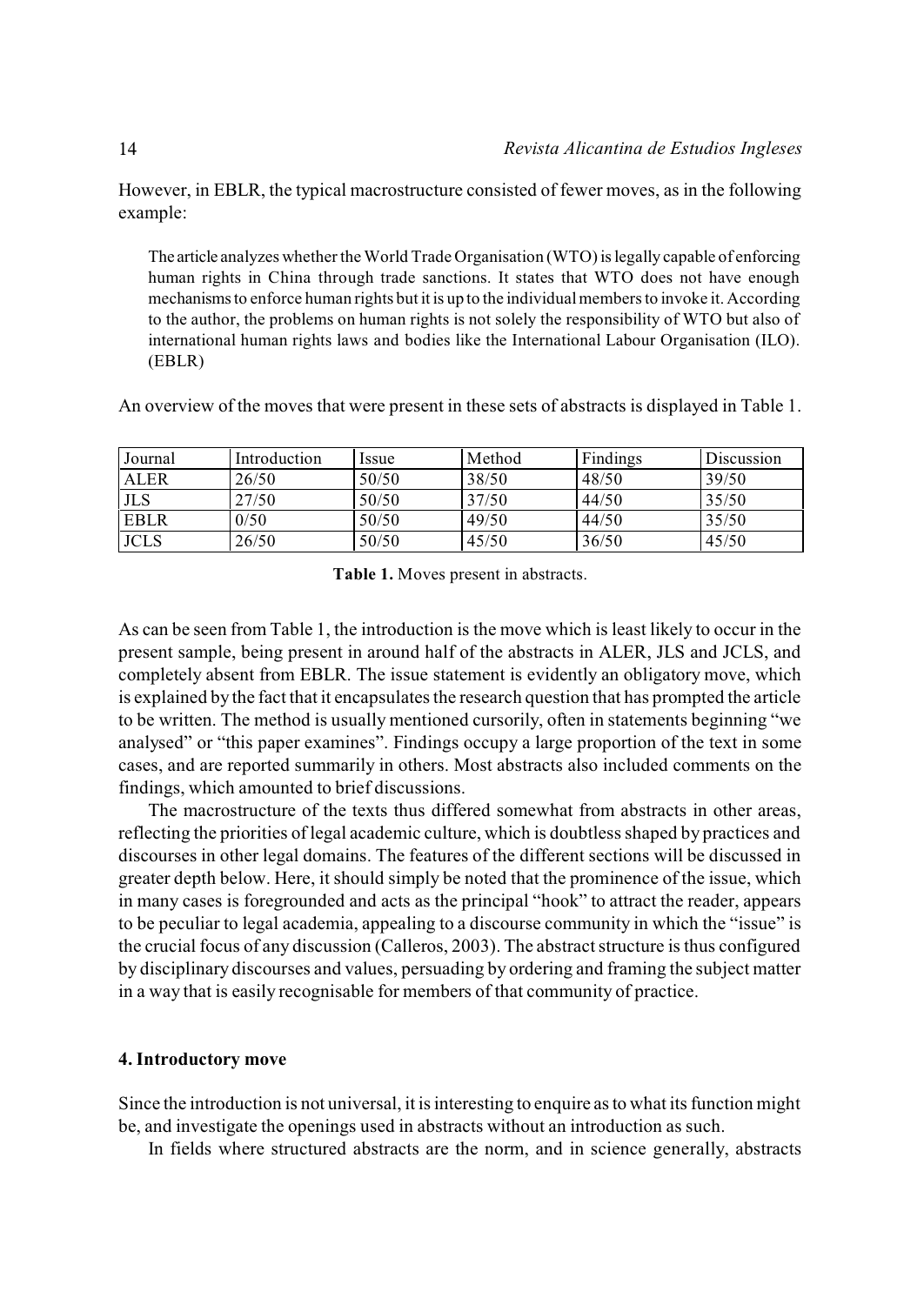generally begin with an introductory statement that provides background, followed by aims, methods, results and conclusion sections (Nakayama, 2005). In disciplines where research paradigms are more open to variation, the abstract generally has an introductory section which may include a detailed justification of the particular piece of research, before moving into a brief account of the research itself (method) and its outcomes (results and conclusion) (Swales and Feak, 2003).

 In both science and humanities abstracts, this introductory move is accorded considerable importance, to such an extent that itmayeven be the longest and most complex move (Martín, 2003), and may be a vehicle for explicit justification of the study in terms of real world issues (Samraj, 2005). However, the group of law abstracts under consideration in the present study was found not to obey this principle. As Table 2 shows, introductions were not an obligatory feature, and in one journal they were non-existent.

| Journal     | Introductory  | Declarative    | Emphasis on            | Mention of | Mention  | Statement   |
|-------------|---------------|----------------|------------------------|------------|----------|-------------|
|             | move before   | opening        | importance of previous |            | of       | of issue or |
|             | main issue is | (we/this paper | field                  | work       | research | problem     |
|             | stated        | examines)      |                        |            | gap      |             |
| <b>ALER</b> | 26/50         | 20/50          | 4/50                   | 13/50      | 9/50     | 50/50       |
| <b>JLS</b>  | 27/50         | 18/50          | 15/50                  | 7/50       | 5/50     | 50/50       |
| <b>EBLR</b> | 0/50          | 50/50          | 0/50                   | 1/50       | 0/50     | 50/50       |
| <b>JCLS</b> | 26/50         | 22/50          | 4/50                   | 9/50       | 6/50     | 50/50       |

**Table 2.** Opening moves.

Around half the abstracts from 3 of the 4 journals had an introductory move preceding the declaration of purpose. Few of the writers used the three moves postulated by Swales for the research paper introduction (establishing a territory, establishing a niche, occupying a niche) (Swales, 1990), which some writers have postulated as being encapsulated in abbreviated form in the abstract (Samraj, 2005). However, some of the abstracts in this sample included allusions to the importance of the territory, some mentioned previous work in the field, and some mentioned a research gap, usually after a brief allusion to the area of research:

Empirical studies of corporate governance address potential endogeneity problems but fail to place endogeneity in the context of a model and ignore the possibility of disparate treatment effects across companies. This paper tackles these defects. ALER

Despite the long-standing insider trading debate, there is little empirical research on insider trading laws, especially in a comparative context. The article attempts to fill that gap. I find (...) ALER

However, in most cases, these introductory moves consisted of one short sentence to situate the reader in a particular area, as in the example below:

According to conventional wisdom, state-provided contract enforcement is critical to an expansive, growing trade. This paper estimates (...) ALER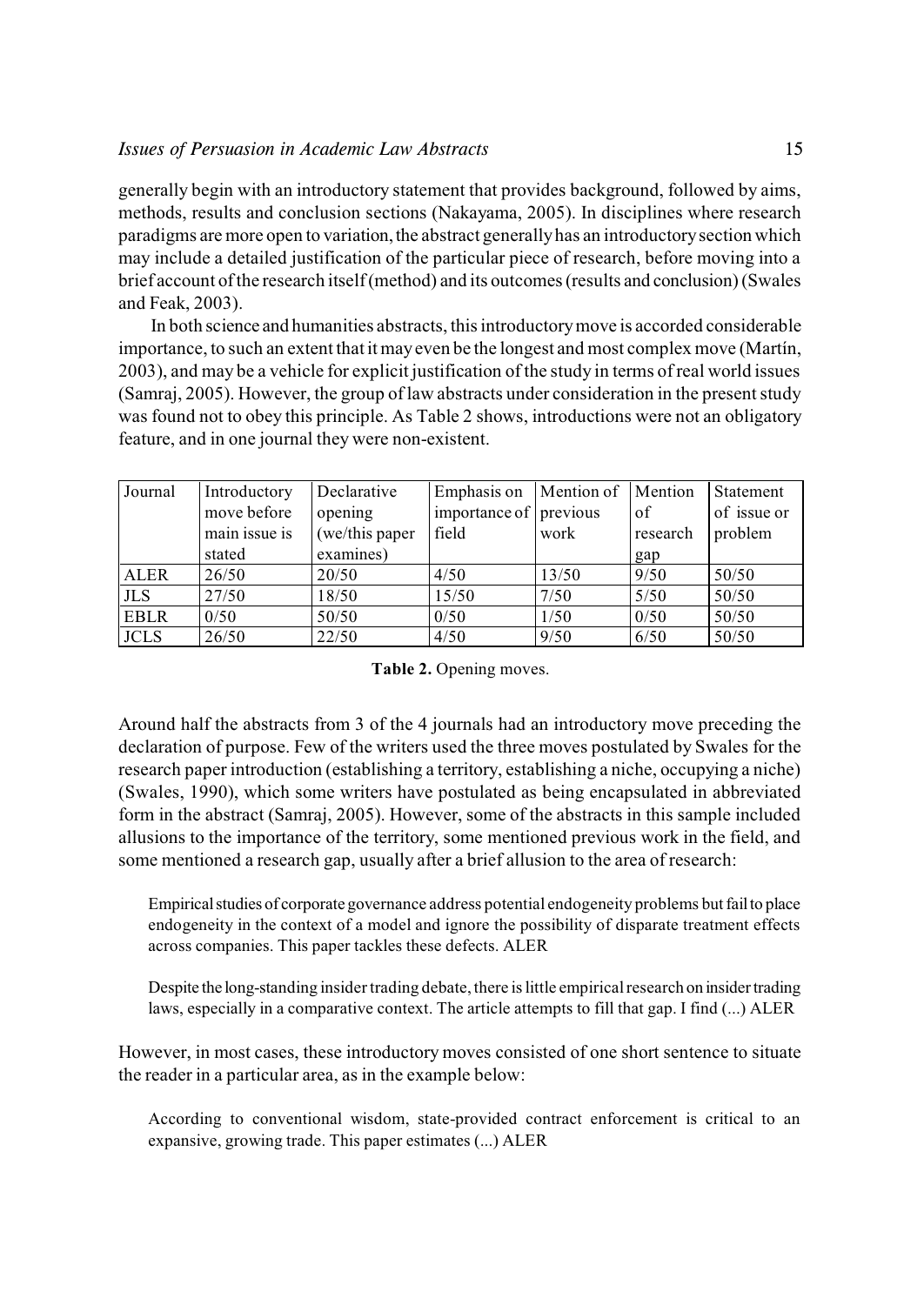In many other abstracts, the introductory move was absent, the opening being achieved through a simple declaration of intent, as in the following examples:

This article analyses country-specific principles in the electronic securities holding systems in Germany and England. JCLS

This paper discusses mathematical modeling of the value of particular items of evidence. (JLS)

However, even within the reduced space allotted to them, where introductions were present they were frequently found to contain persuasive elements that went beyond the simple relaying of information. The persuasive language used in academic texts typically takes the form of boosters and hedges (generally referring to the epistemic value of propositions) and attitude markers (conveying the writer's affective stance to propositions) (see Hyland, 2005: 177). Using this framework, persuasive elements identified in the introductory section were quantified. Table 3 shows the number for each journal.

| Journal     | Hedges | <b>Boosters</b> | Positive<br>attitude | Negative<br>attitude | Negative<br>about gap |
|-------------|--------|-----------------|----------------------|----------------------|-----------------------|
| <b>ALER</b> |        |                 |                      |                      |                       |
| <b>JLS</b>  |        |                 |                      |                      | LJ                    |
| <b>EBLR</b> | -      |                 |                      |                      |                       |
| <b>JCLS</b> |        |                 | 23                   |                      |                       |

**Table 3.** Presence of hedges, boosters and attitude markers in the introductory move.

Hedges were found in some introductory sentences, examples being: *may*, *might*, *could*, *seeming* and *seemingly*. Boosters, that is, intensifiers, adjectives, etc., that are clearly epistemic in character, were also encountered, as might be expected in a discipline that is famed for its argumentative character. However, attitude markers, e.g. words or phrases indicating the writer's affective attitude to propositions, also proved surprisingly frequent. Most of those encountered had the function of conveying the importance, scope or difficulty of the area or problem being introduced, but there were also others that would seem to have less to do with the discourse of the law, such as: *attractive*, *vital*, *spectacular*, *well-advanced*, *beneficial, staunch* and *popular*, on the positive side; *severe*, *antagonistic*, *limited*, *patchy*, *regrettable*, *battle*, *obstacle*, *pressure*, on the negative side; and *defect*, *conflicting*, *riddled with inconsistencies and uncertainties*, *heavily contested*, *puzzle* and *doubt* to emphasise the knowledge gap. Attitude markers were particularly frequent in JCLS, which had 38 attitude markers across the 26 introductory moves available for analysis. In JLS, negative attitude markers were more frequent than their positive counterparts, and a large proportion of the attitude markers were used to stress the importance of the information gap. In ALER, most of the attitude markers were either positive or centred on the gap.

Differences aside, these data show an attempt on the part of many authors to persuade readers of the significance of their work. They accomplish this by drawing attention to the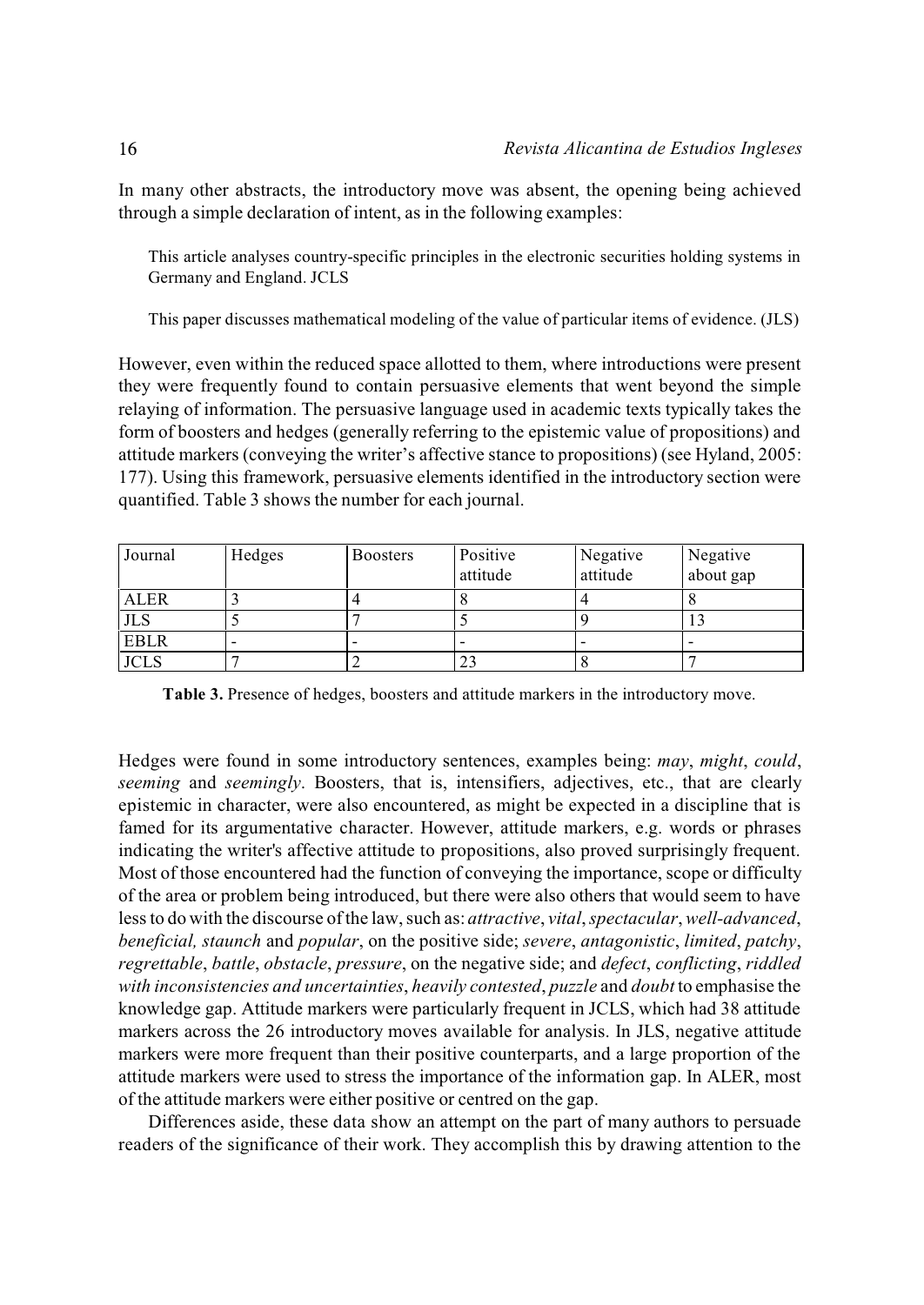background to their research, either by signalling its importance and usefulness, by lamenting its severity or difficulty, or by proclaiming the urgent need for studies to fill a particular knowledge gap.

Another aspect of persuasion is the way in which a particular piece of research is positioned with regard to its potential targets. Two possible strategies have been identified: a paper may be strategically framed as a solution to or commentary on something that is extremely important in real terms (for people's lives, in the economy, in politics), or it can be focused as a challenging academic problem for scholars to solve (Samraj, 2005). Thus some authors prefer to proclaim their work as relevant to an important phenomenon in the world, while others choose to situate their work firmlywithin an academic context. In those abstracts which had introductory moves, the type of centralityclaim wasidentified, following Samraj's (2005) distinction between claims to real-world importance and assertions concerning active research activity in the area. An emblematic example of the real-world centrality claim in the opening sentence from an abstract in the presentsample would be "The events of 2000-2002 have considerably changed corporate life", whereas the centrality claim based on active academic research interest is epitomised by "Prior research has produced conflicting evidence of racial profiling during traffic stops". In the former case, the information is framed as an arresting problem affecting the business world, while in the latter, the foregrounding of "prior research" functions to establish that the issue of "racial profiling" is a focus of academic interest.

| Journal     | Real-world relevance | Active research interest |
|-------------|----------------------|--------------------------|
| ALER        | $\overline{4}$       |                          |
|             |                      |                          |
| <b>EBLR</b> |                      | -                        |
|             |                      |                          |

**Table 4.** Centrality claims in introductory move.

Table 4 shows that real-world importance was invoked more frequently in all the journals where introductory moves were found. This trend was particularly marked in JCLS, where 21 abstracts began with a reference to a pressing problem or dilemma in the real world, and only 6 chose to foreground the research interest.

To summarise, the introductory statement, though not obligatory, is deployed bymany of these authors as a meansto persuade their readers of the interest and usefulness of their work. To achieve this end, the authors draw on a repertoire of resources, including arresting or emotive lexis, particularly to emphasise importance, usefulness or difficulty, or to decry the yawing research gap that their work will fill. The nature ofthe appeal varies, although in some journals, the relevance ofthe matterin real life definitely prevails over its perceived academic interest.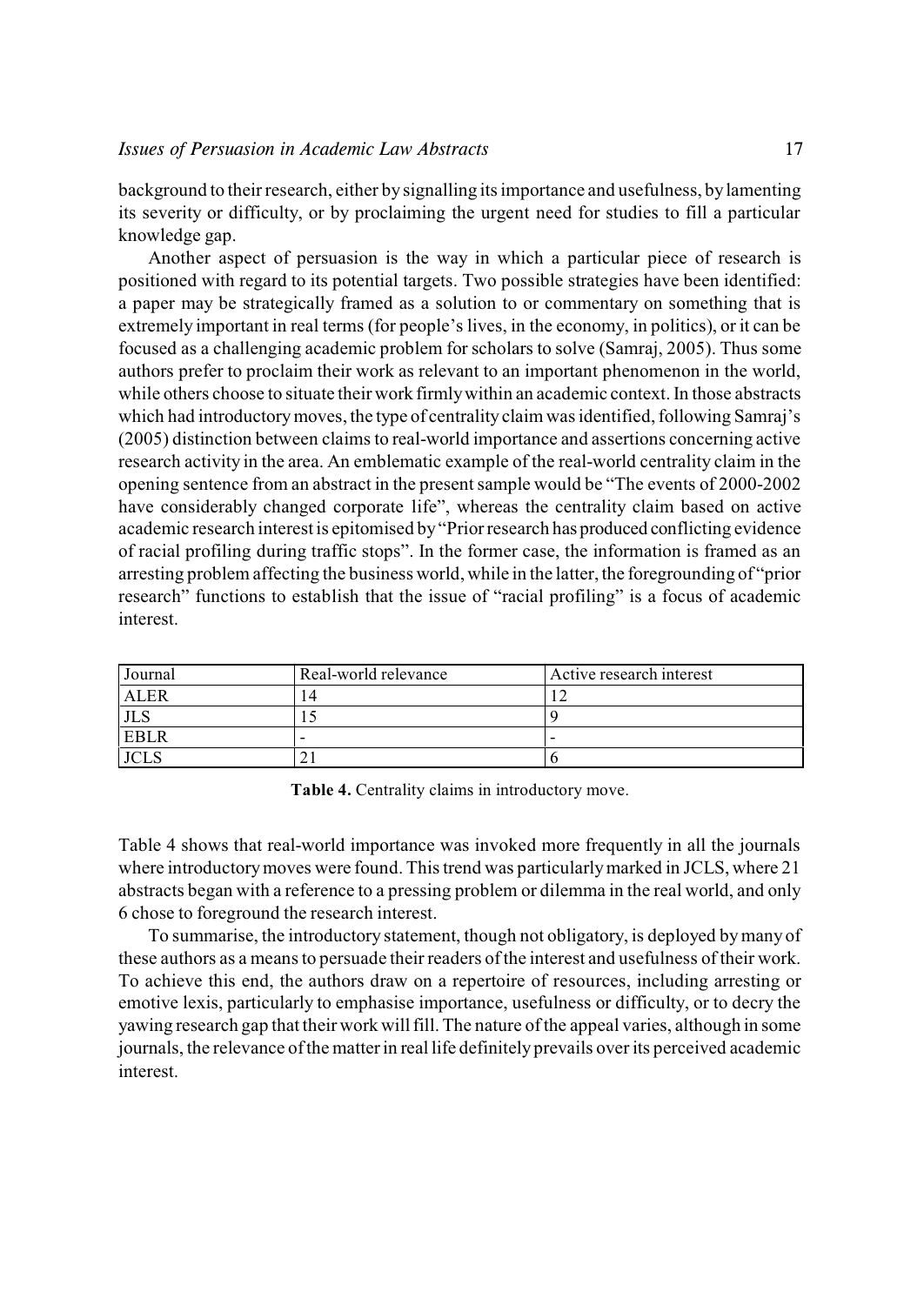# **5. Issue statements**

As mentioned above, what does appear to be an essential component of abstracts in academic legal studies is the inclusion of what might be termed the "issue": a question, dilemma or problem that forms the focal point of the paper.In around halfthe abstracts in this sample, and all those from EBLR, the opening statement encapsulated the issue in a declarative opening. In other cases, the issue was stated after a brief introductory move.

In other areas of legal writing, the "issue" is regarded as being of paramount importance. Defined as "a material question of fact or law that arises from the claims, defenses and arguments of the parties" (Calleros, 2002: 102), an issue statement is often placed at the beginning of documents such as legal memoranda, letters of advice and case briefs (Calleros, 2002: 102, 193 and 496). It also constitutes the crucial second move that follows the explanation of background in legal case studies (Lung, 2008). In both continental and common law traditions, lawyers are trained to identify the legal issue or question in any state of affairs, but in Anglo-American common law cultures, which favour inductive procedures based on the analysis of leading cases, this skill is accorded enormous importance. The issue thus constitutes the central feature of legal analysis and method, and much of the training of attorneys focuses on learning how to identify issues within specific cases. In the present sample, the blunt manner in which the issue statement is presented, often without a preamble of anykind, maybe supposed to insert the text into the ongoing discourses oflaw where issues are accorded a significant status. It thus operates much in the way that a newspaper headline might, by referring readers directly to a topic which has already been deemed important by social consensus.

Since the issue statement appeared to be an obligatory move, it was investigated in greater depth, according to whether it was expressed as a direct question, an indirect question, or embedded in some nominalised construction, as illustrated by the three examples below:

*Direct question*: When is it socially desirable to allocate discretionary authority to the adjudicators, and if so, to what extent? ALER

*Indirect question*: This article analyzes whether the goals of the 2002 European Commission (EC) Directives on telecommunications up to the 2008 ongoing revision have been reached. EBLR

*Embedded issue*: This article discusses the roles of the International Monetary Fund (IMF) and the World Bank in financial sector reform and compliance. EBLR

| Journal     | Direct question | Indirect question | Embedded issue |
|-------------|-----------------|-------------------|----------------|
| <b>ALER</b> | 2/50            | 6/50              | 43/50          |
| <b>JLS</b>  | 4/50            | 5/50              | 39/50          |
| <b>EBLR</b> | 0/50            | 2/50              | 48/50          |
| <b>JCLS</b> | 8/50            | /50               | 47/50          |

**Table 5.** Types of issue statement used.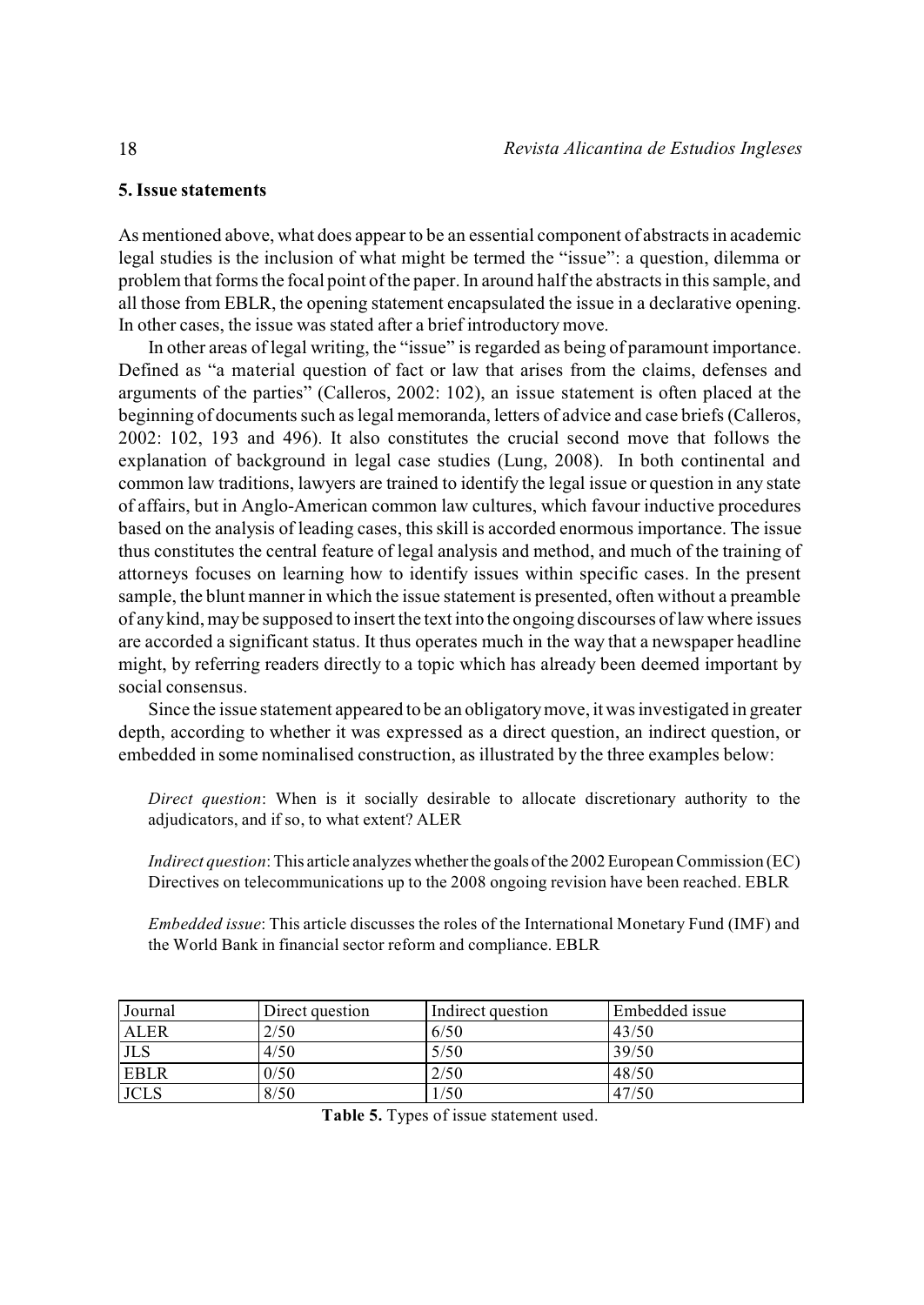Table 5 illustrates the frequency of these three approaches to the issue statement in the four journals.

In all four journals, embedded issue statements were the most frequent kind, often relying on nominalisation to encapsulate the main question: "this article discusses the regulation of medicinal products", or "This article presents a discussion on arbitration in Denmark and analyzes the options which parties have under the new Danish Arbitration Act (AA)". The trend towards nominalisation in written English, and particularly in specialised registers, has been well documented (Halliday and Martin, 1993; Gotti, 2008). Nominalisation permits greater concision, and makes it possible to introduce concepts or verbal actions in thematic position, thus facilitating the flow of complex information (Gotti, 2008). Moreover, as Halliday pointed out (1990), nominalisation tends to confer a sense of objectivity, presenting processes or actions as a state of affairs, something to be taken for granted. Within the area of law, Bhatia has noted that nominalisation "helps a legal draftsman to make his provisions more compact and yet precise and all-inclusive" (Bhatia, 1994: 142). This holds for legislation and for the drafting of legal documents, but may also affect other areas of legal writing in which the need to sound objective is combined with high information density. On this basis, it may be surmised that in the abstract, nominalisation serves a dual function: to permit complex ideas to be conveyed concisely; and to present processes or actions as objective "issues". In using this style, legal academics are both following the norms of legal writing, and using a convention common to many technical and scientific disciplines. The persuasive function of this phenomenon should not be ignored, however. By objectifying actions through nominalisation, the writer is already according them the status of an "issue", a pressing question or matter which requires attention. In the reduced space of the abstract, these nominalisations mayeven serve the function of "key words" (not provided separately in these journals), which can be identified swiftly on a superficial reading. They thus advertise the main issue covered by the article in terms that their readers will quickly assimilate.

The role of direct questions in this context is also interesting. In the present sample, direct questions were found in all but one of the journals, and JCLS was found to have a relatively high frequency (8 questions in 50 abstracts). Direct questions are rare in academic writing, and quite unusual in abstracts (Samraj, 2005), and their use is generally marked, suggesting that the writer wishes to project a stronger individual voice (Hyland, 1999). According to Hyland (2005: 185), although direct questions are "the strategy of dialogic involvement par excellence", in academic contexts they tend to be applied rhetorically, as a persuasive stratagem. Their use in these legal abstracts would appear to diverge from this norm, however, since they serve chiefly to frame the issue orresearch question in a clear, straightforward way. In fact, the frequency of direct questions has been identified as a feature of written legal language, perhaps as a result of transfer from the other domains of legal practice. Lawyers are generally trained to "spot the issue", and the issue in a given case may well be expressed most succinctly as a question. Other authors have noted a certain trend towards using direct questions more frequently in academic writing about law than in other disciplines (Gotti, 2008b). Although this is not conclusive, the relatively high frequency of direct questions may be best explained as reflecting the typical patterns of legal discourse, rather than as an attempt to achieve a direct interpersonal style.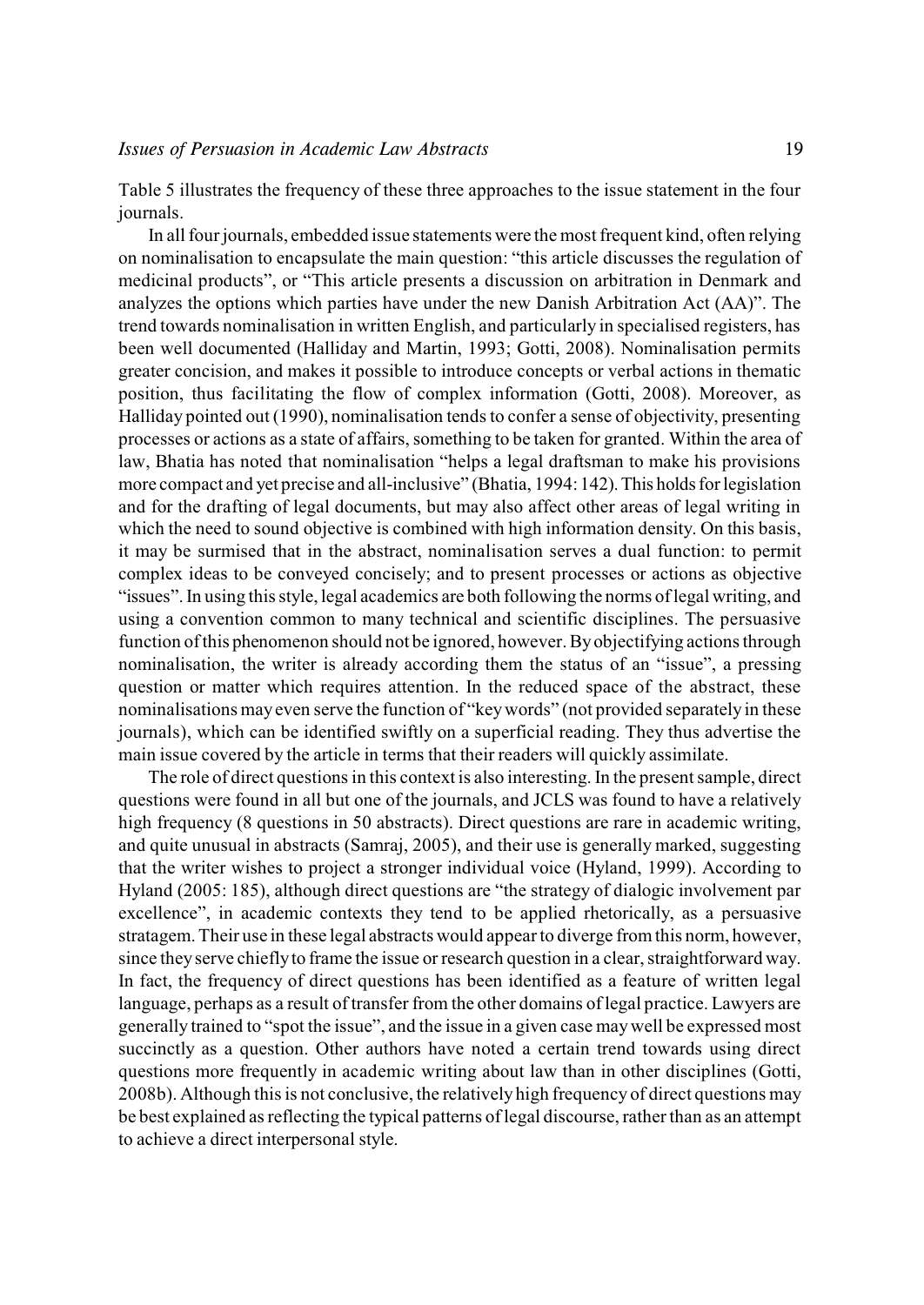A final point about the issue statement is that its formulation, whether as a question or as a nominalised issue, is generally characterised by neutral lexis, and may be merged with references to method: "this article studies the effects of accounting fraud on the product market", or "we investigate how bankruptcy use relates to countries' creditor rights and judicial efficiency". This terseness, combined with the absence of an introductory move in many cases, makes many of these abstracts appear extremely dry and unappealing at first sight. One must assume that for legal scholars, the main interest of the abstract lies in the issue, which constitutes a "hot topic" in a given field (Swales and Feak, 2003). The fact that the issue is expressed succinctly, even elliptically, may even aid readers who are glancing through the journal, functioning somewhat in the wayof keywords, a convention which these legal journals have not yet adopted.

## **6. Findings and discussion**

The findings and discussion moves in these abstracts are often inseparably intertwined, with description and comment blended together in the same sentences. As in the case of the introductory move, there is a tendency to modulate or highlight aspects of the findings and discussion with boosters, hedges or attitude markers.

| Journal     | Hedges         | <b>Boosters</b> | Positive attitude | Negative attitude |
|-------------|----------------|-----------------|-------------------|-------------------|
| <b>ALER</b> |                |                 |                   |                   |
|             | 4 <sup>7</sup> |                 | 46                |                   |
| <b>EBLR</b> |                |                 |                   | 14                |
|             | 4              |                 | oг                |                   |

**Table 6.** Hedges, boosters and attitude markers in findings and discussion moves.

Table 6 shows that hedges and attitude markers were frequent in the findings and discussion moves of all the sets except that from EBLR, which again proved to run counter to the general trend. In ALER, JLS and JCLS, there was a strong tendency for authors to hedge their findings and conclusions, while using positive attitude markers to indicate the importance or interest of their results and arguments. Often, positive attitude markers are combined with hedges to create an impression of cautious judicial recommendation, as in the examples "could usefully be taken into account" or "the results suggest that sentence length (...) is the relevant performance metric". The epistemological value of the author's assertions is thus tempered by hedging, but this is offset by the use of positive attitude markers that may be intended to influence readers positively in favour of the author's arguments and conclusions. A subtle balancing act is thus being performed, setting legal caution against forensic oratory to encourage positive reactions to the author's work.

None of these arguments holds for EBLR, however, where the paucity of attitudinal language was slightly offset by the relatively large number of negative attitude markers. This could be attributed to the fact that the writers of these abstracts (who, as has been suggested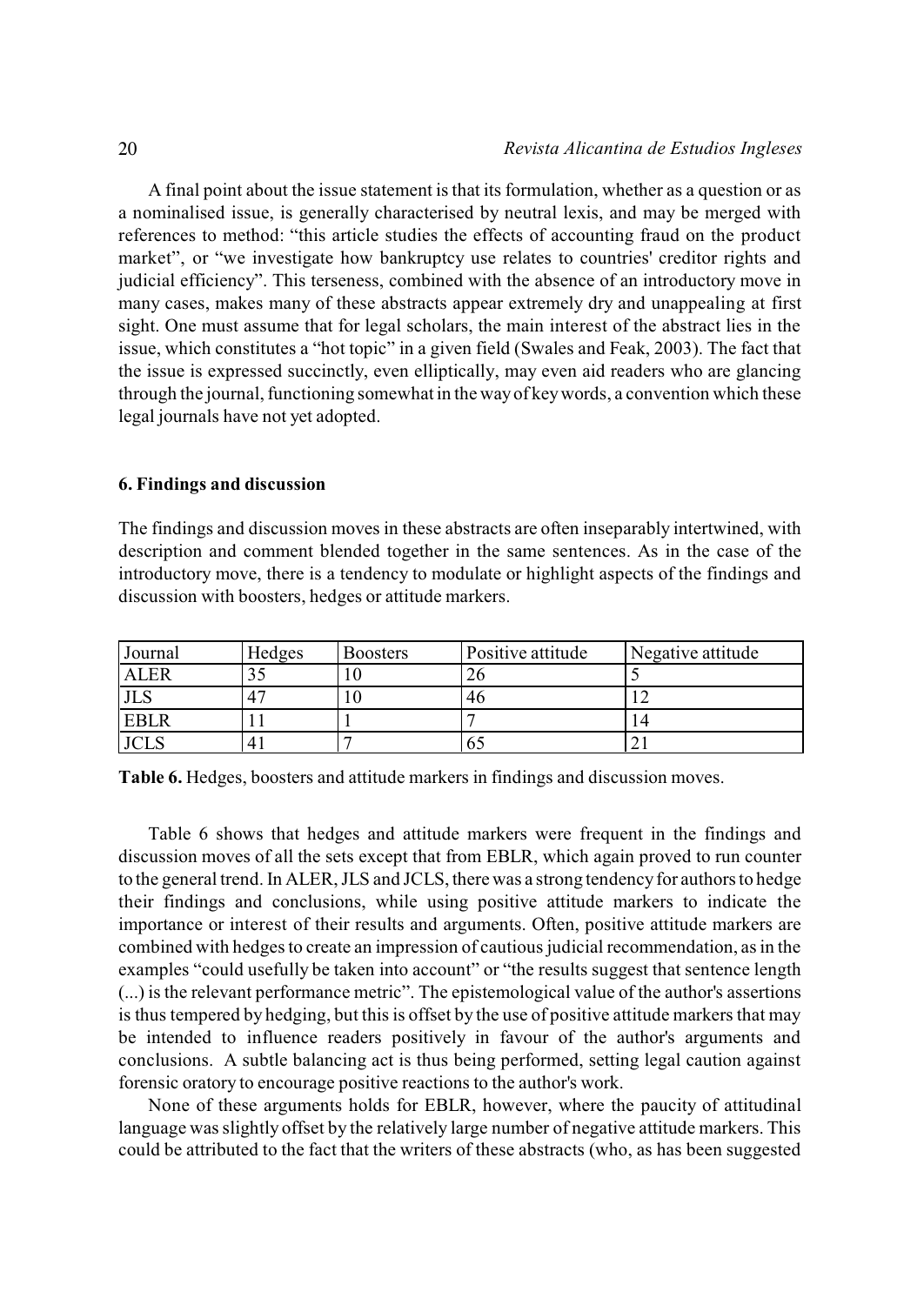above, may not have been the authors) often end on a negative note by mentioning a *problem* or *conflict* arising out of the foregoing discussion.

# **7. Authorial presence and agency**

The issue of authorial presence in the text has classically been analysed by investigating the use of personal pronouns and possessives, particularly *we, our, I* and *my* (Hyland, 2001). Such items are easily quantifiable, and have formed the basis of various studies of academic writing at different levels of competence (Hyland, 1999, 2005). According to Hyland (2005: 181), use of the first person is usually a conscious choice, the underlying intention being "to adopt a particularstance and disciplinary-situated authorial identity". In general, they are found to be infrequent in scientific writing, and more common in the humanities and social sciences (Hyland, 1999).Table 7 showsthe number of personal pronouns/possessives in each set of 50 abstracts in the present study.

| Journal     | we/our |       |
|-------------|--------|-------|
| <b>ALER</b> | 44/50  | 7/50  |
| <b>JLS</b>  | 52/50  | 12/50 |
| <b>EBLR</b> | 0/50   | 0/50  |
| <b>JCLS</b> | 5/50   | 0/50  |

**Table 7.** Personal pronouns/possessives in abstracts.

It can be seen that the two US-focused journals had a much higher incidence of authorial selfmention than the European journals. The discoursal self projected by the writers in ALER and JLS was much stronger, perhaps reflecting a greater desire to identify themselves with particular arguments or stress the originality of their claims. On the other hand, the abstracts from EBLR were entirely devoid of first person pronouns, and the abstracts from JCLS only contained five instances of *we*. It has been argued that the tendency to "write the subject out" in the sciences subtly conveys an empiricist ideology suggesting that research outcomes are objective and wholly immune to researcher bias. In the case of EBLR and JCLS, the greater degree of impersonality conveyed in the text may be symptomatic of a European academic legal culture in which overt authorial presence is felt to be unscholarly. To take an extreme position, the absence of personal voice in these texts may be a metaphorical reflection of the lawyer's role in a European civil law context, in which the law is taken to be a well-thought-out system located in objective codes, and the lawyer or academic lawyer's role is to analyse and reproduce it, rather than take a stance towards it or attempt to develop it further. Conversely, the loud authorial voice in ALER and JLS might reflect common law adversarial systems of justice, in which the individual attorney develops an argument to beat down his/her opponent (and the individual judge may one day leave his or her mark on the law itself in the form of a binding precedent).

On the other hand, itshould be stated that the special case of EBLR may also be explained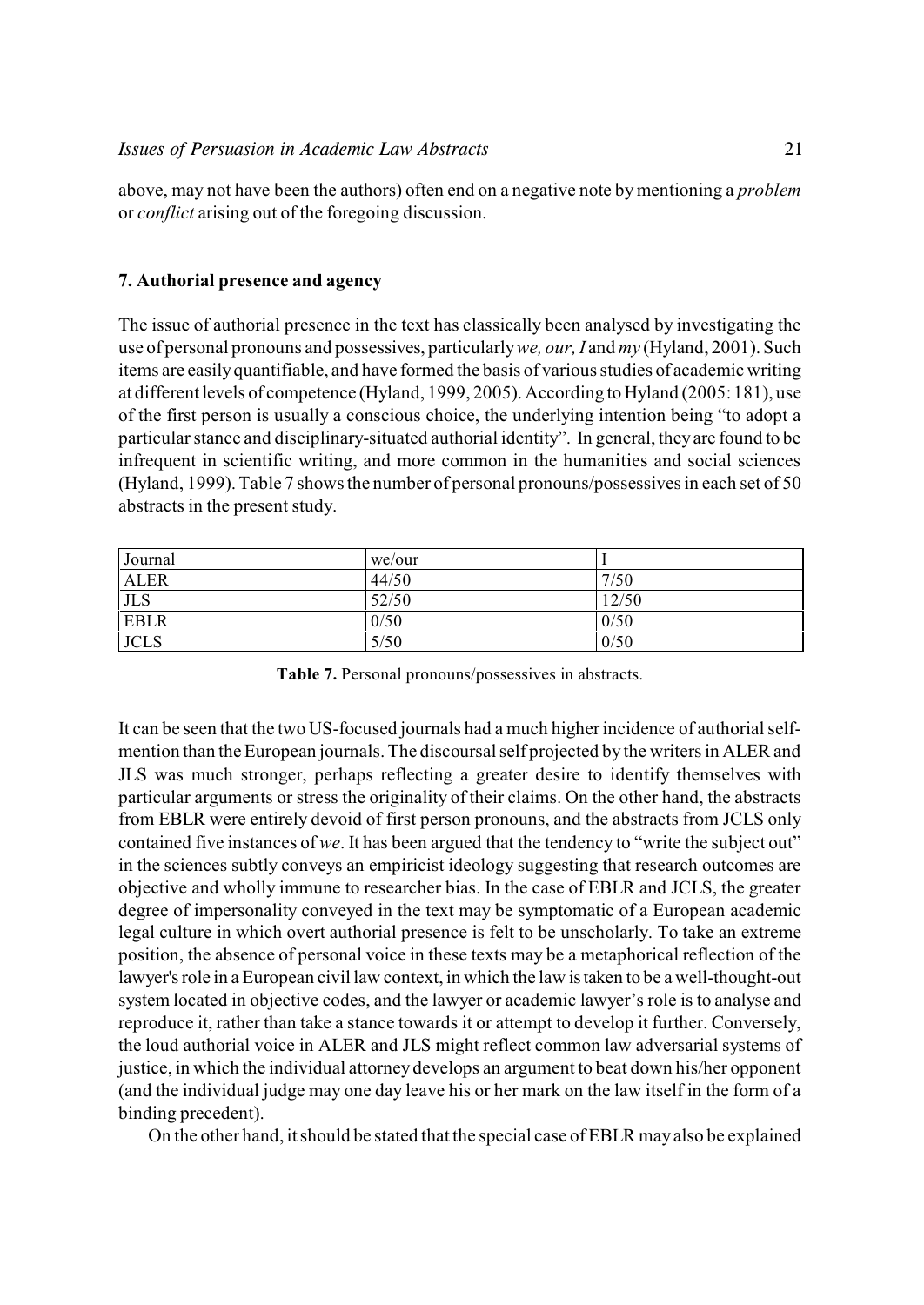by the possibility that these abstracts were not written by the authors themselves. In such a case, it would hardly be likely for the person who composed the abstract to use personal pronouns. Yet it is curious that authors publishing in JCLS also opt for a low-profile approach, which adds some weight to the arguments set out above.

To delve further into the nature of authorial presence and agency in the texts, a further analysis was carried out, this time focusing on the nature of the verbs used to denote the author's actions, expressed either directly, with *we* or *I*, or indirectly, by circumlocutions such as "this paper explains" or "it is explained in this paper". Issues such as this aspect of lexical choice have been analysed less frequently than pronoun use, perhaps because of the intrinsic difficulty of distinguishing agency using corpus methodology. None the less, previous studies have suggested that the choice of verb may be one of the ways in which authors seek to persuade their readers as to the importance, relevance, reliability or originality of their work (Swales, 1990; Moore, 2002; Breeze, 2008). This type of verb use includes what Halliday (1994) classed as "metaphenomenal discourse", in which the phenomena described are not stated directly, but projected by some participant in the research/writing process (e.g. using a verb of thinking or saying). However, our analysis also covers actions, since many of the verbs collocating with *we* or *this paper* referred to research activities rather than thinking or reporting, and the use of these verbs of action also added to the degree of agency embedded in the text. Since a large number of verbs were found in both functions, only the most salient are shown in Table 8 (those occurring more than four times in a particular set of abstracts).

| Journal     | Verbs used with we/I to describe | Verbs used impersonally to describe |
|-------------|----------------------------------|-------------------------------------|
|             | author's actions $($             | author's actions (>4                |
| <b>ALER</b> | find $(18)$                      | suggest $(11)$                      |
|             | argue(5)                         | examine $(5)$                       |
|             | show $(5)$                       |                                     |
| <b>JLS</b>  | show $(11)$                      | examine $(9)$                       |
|             | find(9)                          | explain $(5)$                       |
|             | examine $(5)$                    | contribute $(5)$                    |
| <b>EBLR</b> |                                  | discuss $(25)$<br>examine $(6)$     |
|             |                                  | present $(12)$<br>focus $(5)$       |
|             |                                  | analyse $(12)$<br>suggest $(5)$     |
|             |                                  | offer $(5)$<br>note $(7)$           |
|             |                                  | state $(7)$                         |
| <b>JCLS</b> |                                  | examine $(21)$<br>assess $(6)$      |
|             |                                  | evaluate $(5)$<br>argue $(12)$      |
|             |                                  | consider $(12)$<br>focus $(5)$      |
|             |                                  | analyse $(5)$<br>suggest $(7)$      |

**Table 8.** Verbs used to indicate what authors did, said or thought.

Table 8 displays the most salient verbs used to report what the author says, thinks or does (personal agency) or what the paper says, thinks or does (impersonal reporting). The only verbs collocating with *we* and *I* are *find*, *show*, *argue* and *examine*, each of which is interesting in conveying a particular aspect of the way academic lawyers construct themselves within the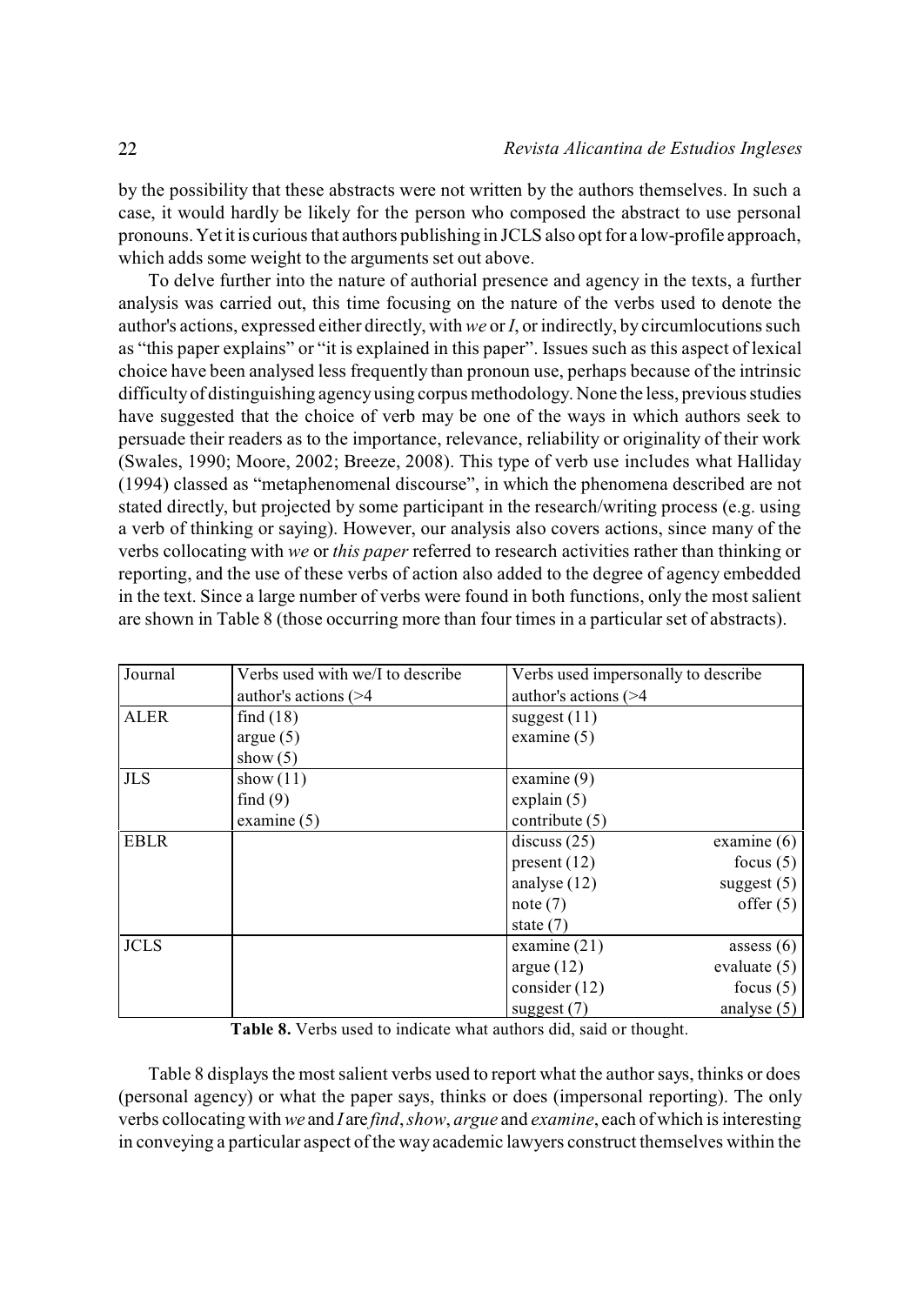## *Issues of Persuasion in Academic Law Abstracts* 23

text. *Find* is used frequently by the writers in ALER to give the results of their investigations. One might surmise that their use of *find* rather than one of the many synonyms for obtaining results or discovering information may be influenced by the typically legal use of *find* and *finding* by lawyers to mean "determining a factual question vital to or contributing to a decision in a case" (Alcaraz, 2002; Law.Com, 2009). It would hardly be surprising should terminology of this kind be transferred from one domain (the courtroom) to another (legal academia), within the same common law culture. *Show*, though less specifically legal, also belongs within the area of *demonstrate* or *prove*, and its use again reflects an academic culture that pursues evidence to verify claims within a positivist paradigm.

A similar process of transfer, this time not only pertinent to the common law world but part of the shared legal culture, might be responsible for the use of the term *examine* for any activity involving enquiry or analysis. This non-metadiscoursal verb reflected the author's agency in conducting careful research, again with forensic overtones ("to examine evidence", "to cross-examine a witness", etc.). In addition to *examine*, the verbs *analyse*, *assess* and *evaluate* were also used, all of which draw attention to the author's research activity as intellectual performance within a positivist, even quasi-scientific paradigm (Moore, 2002; Bruce, 2009). Arguably, the framing of the author's work as action helps to situate the researcher as an active member of the discourse community who is forging ahead to obtain new, objective data and submit these to objective scrutiny.

Some other frequent verbs for authorial activity were discursive in nature (*explain*, *discuss*, *suggest*, *argue*). Since argument and explanation form a large part of the work of lawyers and scholars alike, it is unsurprising that they should be prominent in the way they construct their research activities. It was noticeable that only EBLR, in which the abstracts may not have been composed by the authors themselves, was found to have a high frequency of neutral verbs conveying a low degree of agency, such as *present*, *note* or *offer*, which contributed to the pedestrian and rather repetitive character of these abstracts. The abstracts from EBLR also had a high incidence of *discuss* and *state*, two non-committal verbs of "saying", which also tend to produce a sense of diffidence and lack of commitment to the content matter.

In general, it can be said that the verb choice in abstracts from ALER, JLS and JCLS tends to follow the pattern of persuasion that has been found to be typical of academic writing in "hard" disciplines, in that it appeals to rationality, relying on might classically be termed *logos* (Lindberg, 2004; Afros and Schryer, 2009: 59), or discipline specific arguments. Thus there is a strong emphasis on the intellectual performance of research (*examine*, *assess*, *evaluate*, *focus*, *show*), coupled with declarations of discursive performance (*argue*, *explain*). However, this performativity is firmly anchored within the positivist tradition, leaning towards the sciences on the one hand, and the courtroom on the other.

## **8. Conclusion**

All disciplinary cultures tend to generate specialised genres, and it is becoming increasingly obvious that even seemingly related genres like the academic abstract may vary greatly from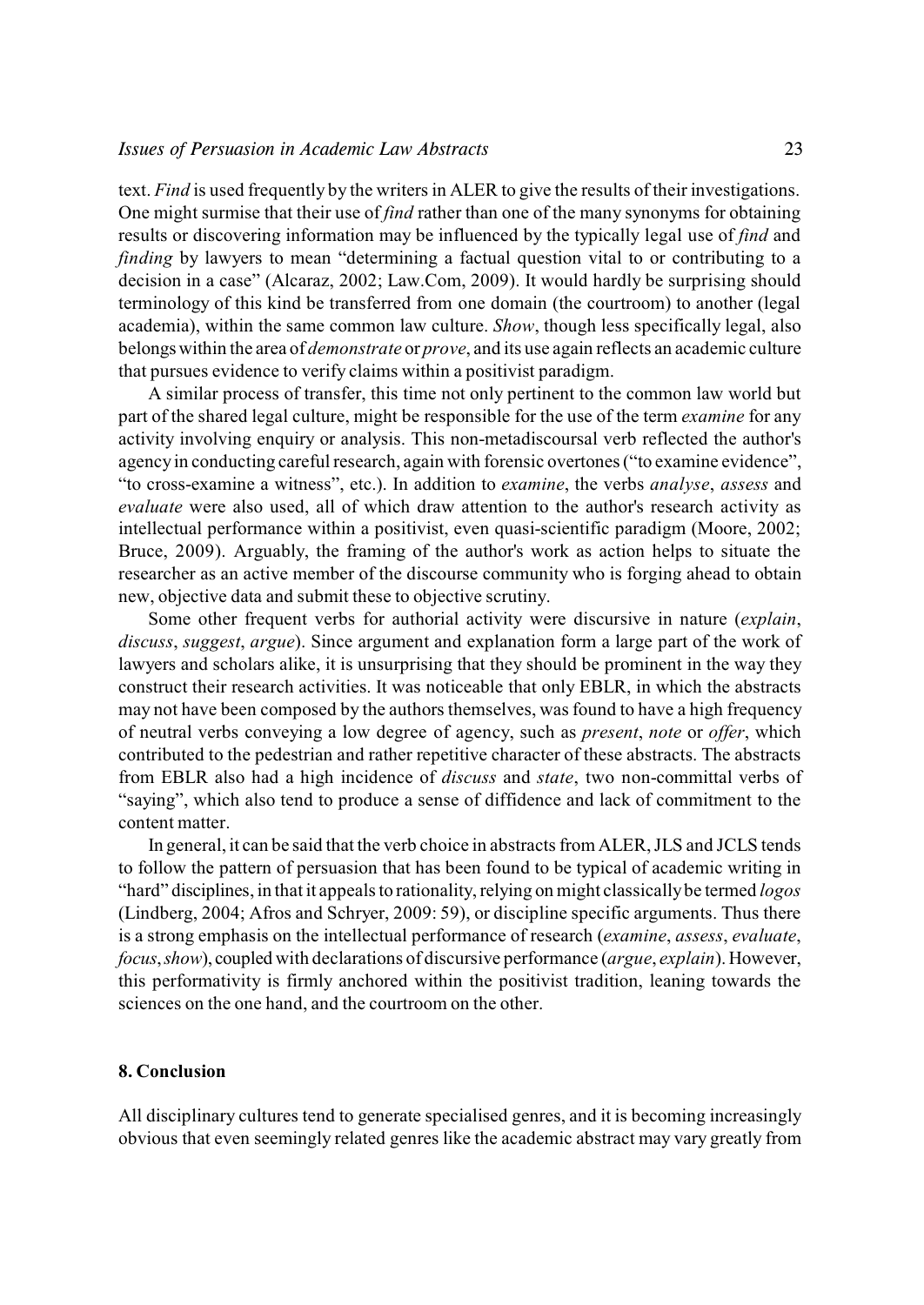one discipline to another in the ways that they seek the acceptance and approval of the peer group. This exploration of the academic law abstract has brought to light various features that make it particularly interesting to discourse analysts and applied linguists.

In general, the academic law abstract is the product of a particular disciplinary culture, the culture of academic law, which has developed its own discourses and generic patterns over the centuries. The foregoing analysis has shown how the abstract reflects a way of thinking and persuading that is discipline-specific. The structures of thought underlying these abstracts, with their heavy emphasis on the issue and their subtle projection of an investigative, analytical and sometimes adversarial persona, would seem to be indicative of a mature academic paradigm (Kuhn, 1970) in which certain values are assumed to be shared, even across major cultural divides.

The discourses of university lawyers, be they from common or civil law traditions, can be said to be woven between the abstruse, archaic, technical language of the law, on the one hand, and the performances of adversarial or inquisitorial justice and positivist inquiry on the other. As part of their professional and academic training, lawyers learn to identify and foreground the issue that is at stake in any argument. In their abstracts, they thus place the issue in the central position, sometimes fronting it with a claim to real-world relevance or academic interest, sometimes nominalising it to create the sense of a readily recognisable phenomenon, sometimes framing it courtroom-style as a direct question. The issue is the principal hook and axis of the legal abstract, the lynchpin to the whole text, and as such, it receives no particular emphasis or boosting.

Aside from the issue statement, the classic abstract moves of introduction, method, results or findings, and discussion, which would all appear to be optional, are often carefully couched with hedges and attitude markers. In the introductory move, positive attitude markers signal the importance of the topic, while negative ones emphasise the seriousness of the knowledge gap. In the findings and discussion moves, a delicate balance is maintained between hedging the truth-value of the author's arguments and strengthening them subjectively by the use of evaluative adjectives, adverbs or nouns. With a combination of legal and scholarly caution, these authors seem unwilling to commit themselves to a strong conclusion in the abstract, yet choose subtly to sway the balance towards their own viewpoint by careful lexical choice.

As far as the authors' presence and agency are concerned, the two US-focused journals had a high incidence of personal pronoun use, and verb choice to indicate the authors' role centred on the performances of positive academic enquiry: examining, finding, showing, arguing and explaining. In JCLS, authors' personal presence was much more muted, but the verb choice was broader, with a greater emphasis on ratiocination and judgement, perhaps reflecting a larger proportion of Europeans among the authors: *examine*, *consider*, *argue*, *assess*, *analyse*. In EBLR, where European authors also predominated, the verb choice was non-committal, as shown by the preference for verbs such as: *discuss*, *offer*, *present*, *state* and *note*. However, as noted above, it is doubtful that the authors themselves wrote these paragraphs, and so the neutral style of the abstract may have been determined by the fact that their writer had a low degree of commitment to the text. In general, the degree of authorial presence and type of agency projected through the text would seem to vary according to the cultural background of the authors and, perhaps, editors. The mainly European authors in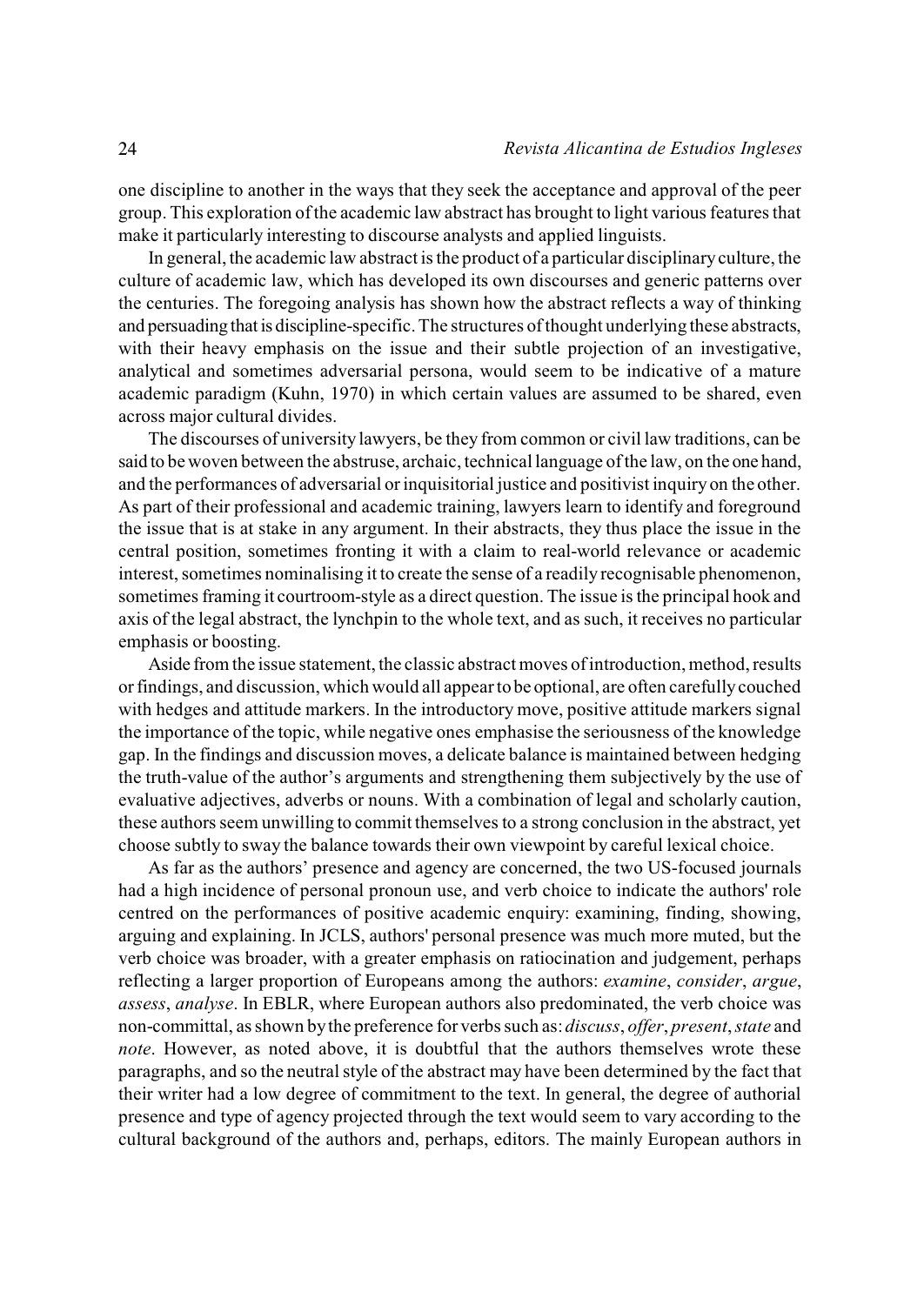JCLS and EBLR preferred a more discreet presence, while the American authors were more vocal, more individually assertive, willing to assume the argumentative voice of the lawyer to convince their readers.

This brief examination of academic law abstract has thus shed further light on the rhetorical mechanisms of persuasion, showing how a short and apparently neutral genre can reflect a particular disciplinary culture which in turn reverberates within the creative tension that exists between the professional and academic domains.

#### **References**

Alcaraz Varó, Enrique (2002): *El inglés jurídico* (5th ed.). Barcelona: Ariel.

- Berkenkotter, Carol and Thomas Huckin (1995): *Genre Knowledge in Disciplinary Communication.* Hillsdale NJ: Lawrence Erlbaum.
- Bhatia, Vijay (1983): "Simplification versus easification: the case of legal texts". *Applied Linguistics* 4(1): 42-54.
	- \_\_\_\_\_\_\_. (1993): *Analysing Genres. Language Use in Professional Settings*. London: Longman.
	- \_\_\_\_\_\_\_. (1994): "Cognitive structuring in legislative provisions". In J. Gibbons, ed., *Language and the Law*. London: Longman, 136-155.
		- \_\_\_\_\_\_\_. (2004): *Worlds of Written Discourse*. London: Continuum.
- Breeze, Ruth (2008): "They say, we do: writers' strategic positioning in the discourses of political communication research". InterLAE Conference, Jaca, 11-13 December 2008.
- Bruce, Ian (2009): "Results sections in sociology and organic chemistry articles: A genre analysis". *English for Specific Purposes* 28(2): 105-124.
- Calleros, Charles R. (2002): *Legal Method and Writing*. New York: Aspen.
- Gotti, Maurizio (2008): *Investigating Specialized Discourse*. Bern: Peter Lang.

\_\_\_\_\_\_\_. (2008b): "Identity traits in written academic discourse across languages and cultures". InterLAE Conference, Jaca**,** 11-13 December 2008.

Halliday, M.A.K. (1990): "The construction of knowledge and value in the grammar of scientific discourse with reference to Charles Darwin's The Origin of Species". In C. De Stasio, M. Gotti and R. Bonadei, eds., *La rappresentazione verbale e iconica: valori estetici e funzionali.* Milan: Guerini.

\_\_\_\_\_\_\_. (1994): *An Introduction to Functional Grammar* (2nd ed.). London: Edward Arnold.

- Halliday, M.A.K. and J.R. Martin (1993): *Writing Science: Literacy and Discursive Power*. London: Falmer Press.
- Huckin, Thomas (2001): "Abstracting from abstracts". In M. Hewings, ed., *Academic writing in context: Implications and applications*. Birmingham: University of Birmingham Press, 93-103.
- Hyland, Ken (2000): *Disciplinary Discourses: Social Interactions in Academic Writing*. London: Longman.
	- \_\_\_\_\_\_\_. (2001): "Bringing in the reader: addressee features in academic writing". *Written Communication* 18(4): 549-574.
- \_\_\_\_\_\_\_. (2005): "Stance and engagement. A model of interaction in academic discourse". *Discourse Studies* 7(2): 173-192
- Kaplan, Robert, Selena Cantor, Cynthia Hagstrom, Lia Kamhi-Stein, Yumiko Shiotani and Cheryl Zimmerman (1994): "On abstract writing". *Text* **14**(3): 401-426.
- Knorr-Cetina, Karin (1981): *The Manufacture of Knowledge: An Essay on the Constructivist and*